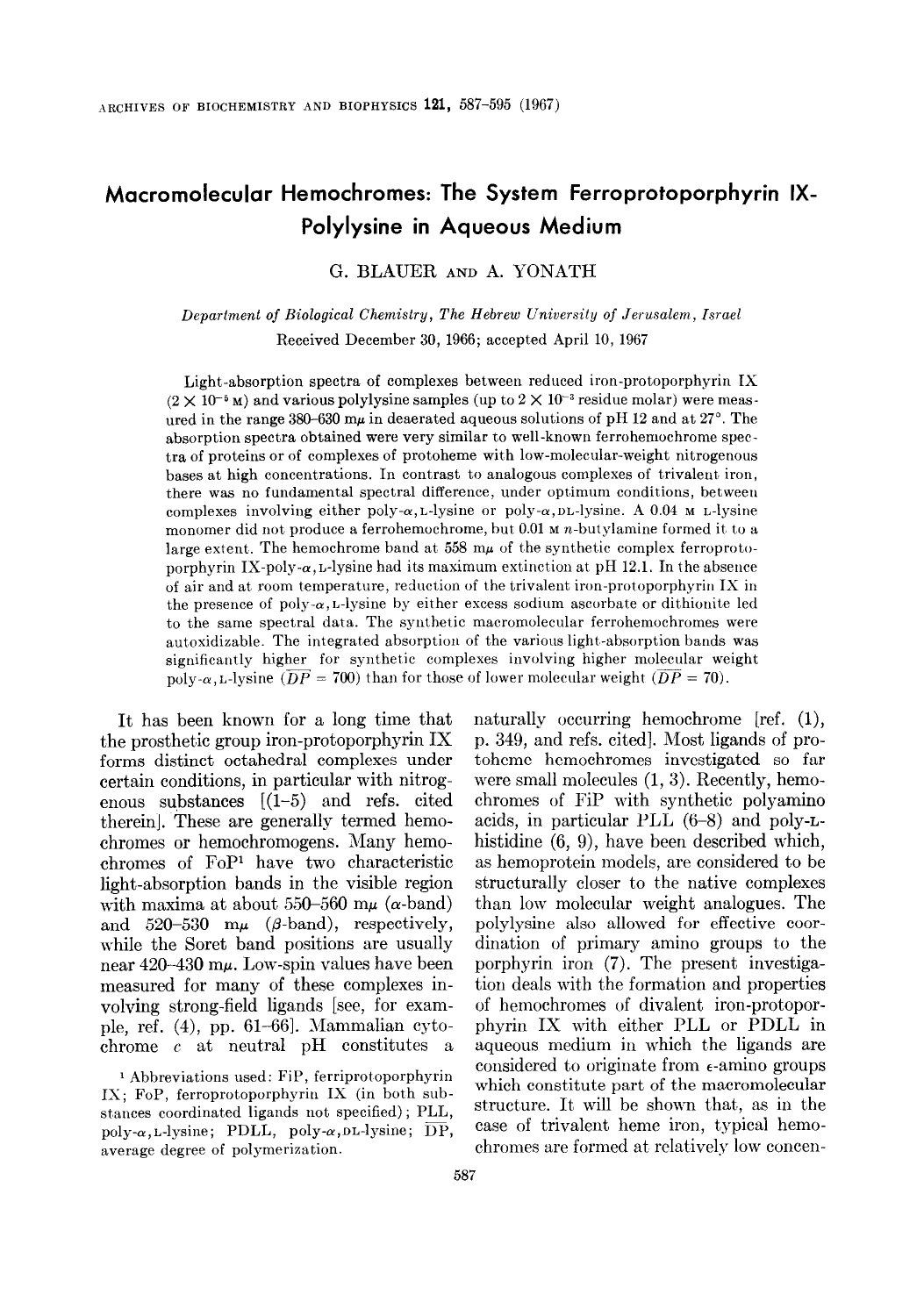trations of the polyamino acids, although there are significant differences in the conditions of complex stability in both valence states of the iron. A preliminary report of this work has been presented (10). Formation of a ferrohemochrome spectrum had been observed previously on sealing an aqueous solution of the trivalent iron complex FiP-PLL in a high vacuum (7) and also for FOP-PLL at pH 8.5 (11). Very recently, hemochromes of heme a with polylysine have been reported which were considered as models of cytochrome oxidase (12).

#### MATERIALS AND METHODS

Protohemin (chloro-ferriprotoporphyrin  $IX$ ). Twice-crystallized Sigma (St. Louis, Missouri) bovine hemin was further recrystallized and analyzed as described previously  $(7)$ . The crystals were stored in a desiccator in the dark at 2-5<sup>o</sup>. After dissolving 10-20 mg of protohemin in 100 ml of 0.01N aqueous NaOH, which took about 2 hours at room temperature, the stock solutions were stored in the dark and in air at 2-5". Under these conditions, the light-absorption spectrum of FiP remained constant for about 2 weeks  $[<sub>ermm</sub>]$  at room temperature of absorption maxima in the region 300–650 m $\mu$  (see also ref. 13): 385 m $\mu$ , 61  $\pm$ 2; 490-493 m $\mu$ , 6.4  $\pm$  0.1; 610-612 m $\mu$ , 4.6  $\pm$  0.1]. The band at  $490-493$  m $\mu$  seemed to be most sensitive to changes. Care was taken to exclude  $CO<sub>2</sub>$ and direct light from all solutions containing the heme.

 $Poly-\alpha,L-lysine-HBr$  and  $poly-\alpha,DL-lysine-HBr$ were obtained from the Biophysics Department, Weizmann lnstitute, and the Yeda Co., Rehovot,, Israel, respectively. These poly- $\alpha$ -amino acids, which were prepared from the corresponding  $\epsilon, N$ carbobenzoxy- $\alpha$ , N-carboxy-lysine anhydrides by conventional polymerization in solution using amines as initiators (14), were treated and characterized as described previously (7). Two PLL samples were used: Sample PLL-H ( $\overline{DP}$  = 700) and Sample PLL-L ( $\overline{DP}$  = 70) as estimated on the parent carbobenzoxy compounds by viscosity measurements in  $N$ ,  $N$ -dimethylformamide which were calibrated by sedimentation-difiusion data. After recarbobenzoxylation of the PLL samples (15)) practically the same molecular weights as for the parent carbobenzoxy compounds were obtained by the above method. Thus the average molecular weight of these PLL samples did not change significantly upon removal of the carbobenzoxy groups by HBr. The parent  $\epsilon$ , N-carbobenzoxy compound of PDLL (1:l copolypeptide) had an estimated  $\overline{DP}$  of 190.

Stock solutions of the polyamino acids  $[(1-2) \times$  $10^{-2}$  M] in water were stored near  $0^{\circ}$ . Their concentrations were checked by micro-Kjeldahl determinations of nitrogen. In all cases, concentrations of the polyamino acids are given in monomolar units (moles amino acid residues per liter).

 $L$ -Lysine-HCl. A commercial preparation was dried in vacuo at room temperature.

n-Butylamine. A B.D.H. product was distilled and the middle fraction was taken.

L-Ascorbic acid. Both N.B.C. (Cleveland, Ohio) and B.D.H. (Poole, England) analytical grade products were used. Titration with  $2,6$ -dichlorophenolindophenol indicated over 99% purity, even when titrated immediately after bringing solutions to pH 12. Under the experimental conditions used in this work (see below), 95% of the original amount was titrated after two hours in alkaline solution and in an atmosphere of argon. In air, and under otherwise similar conditions, only  $80\%$ of the ascorbic acid remained after one hour.

Sodium difhionife was a commercial B.D.H. product. In some experiments, a N.B.C. preparation was used.

Argon was  $99.8\%$  according to the manufacturers (Chemicals and Phosphates Ltd., Haifa, Israel).

Nitrogen was 99.9% (Matheson Co., New Jersey). It was passed through a bubbler containing  $10\%$  aqueous NaOH to remove residual CO<sub>2</sub>.

Other chemicals were analytical grade. Double distilled water was used and its conductivity was checked frequently.

 $pH$  measurements. Two pH meters were used: (a) Photovolt (New York) with Beckman entire pH range glass electrodes; and (b) Radiometer (Copenhagen, Denmark) Titrator TTTla with B-type glass electrodes (low Na-ion error).

Light-absorption spectra. Both Beckman DU and DB spectrophotometers were used. In the DU instrument the cell compartment was kept at constant temperature by circulation of water from a thermostat. The absorbance read by the instruments was checked frequently by standard alkaline chromate solutions (16), and the wavelength scale by a mercury lamp. The absorbance in the range 400-600  $m\mu$  of mixtures of either PLL and ascorbate or PLL and dithionite as used under the usual experimental conditions of this work was found to be negligible. Distilled water was therefore used as reference in all cases. The absorbance of the bands at  $428$  and  $558 \text{ m}\mu$ , respectively, of the ferrohemochrome FOP-PLL (see below) was found to be independent of slit width in the range of measurements of 0.02-0.1 mm. If not indicated otherwise, reproducibility of absorbance maxima was within about 5%.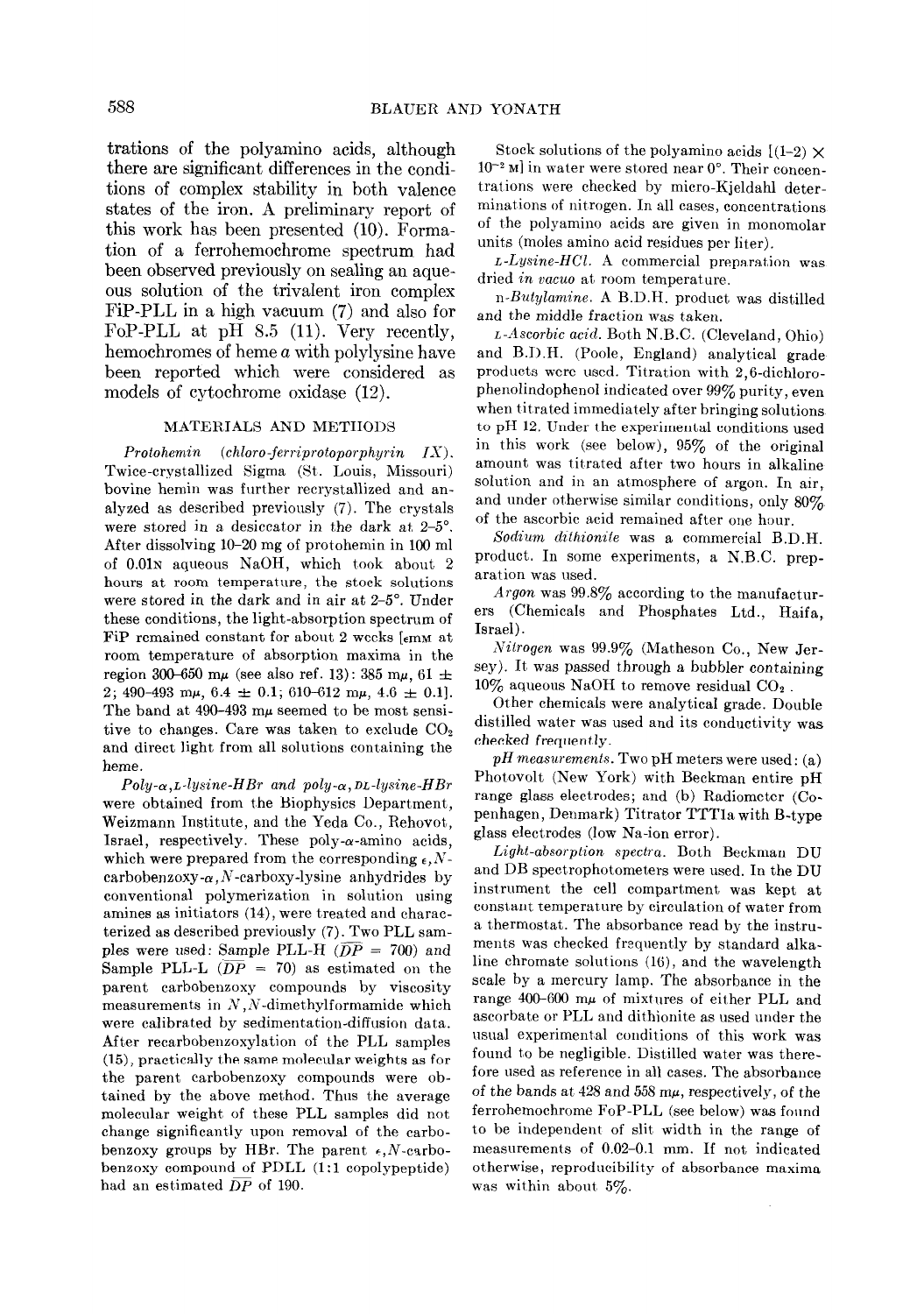$\epsilon_{\text{mm}}^{\lambda}$  = decadic extinction coefficient at a wavelength  $\lambda$  (m $\mu$ ) in m $M^{-1}$  cm<sup>-1</sup>, calculated per gramatom of heme iron.

### Procedure

Solutions of FiP and polyamino acid or any other component were mixed at room temperature and adjusted to the desired pH by aqueous NaOH. Aqueous solutions of the reducing agent were brought close to the desired PH. They were used not later than 15 minutes after their preparation. Two principal methods of reduction were employed :

 $(A)$  A reaction vessel consisted of a roundbottomed flask and an optical cell of l-cm light path as a side arm. Four ml of the solution containing FiP (and a complexing component) was placed into the round-bottomed flask together with a magnetic stirrer. An alkaline solution of the reducing agent (ascorbic acid in most cases), O.Ol-0.03 ml, was introduced into the optical cell by means of an Agla syringe fitted with a micrometer. The reaction vessel was then connected to a vacuum line and the solutions were degassed by repeated cycles of freezing, pumping, thawing, and admitting argon at a pressure close to one atmosphere while stirring the solution. The reaction vessel was detached from the vacuum line, the main solution was brought to a desired temperature in a thermostat and mixed with the reducing agent in the cell, and the latter was placed into the spectrophotometer; precautions were taken to exclude light from the cell compartment. The absorbance at  $558 \text{ m}\mu$  was followed until a constant value was obtained (see below) and the complete spectrum was then measured. lmmediately afterward, the pH was recorded and taken as the value prevailing at the time of the spectral measurements. This value was always lower than the pH before reduction.

(B) The solution containing FiP and other nonreducing components was brought to the temperature of measurement in an optical cell (1.0 cm light path) and argon was bubbled through it for several minutes. Some grains of solid dithionite were then dissolved in the solution by rapid stirring. After reaching a constant absorbance and recording the spectrum a small additional quantity of dithionite was added. No further significant change in absorbance could be observed in most cases. pH determination and changes were as in Method A.

### RESULTS

Spectra of  $FoP$  in the absence of bases. Reduction of FiP at pH 12 by Method A (excess ascorbate) did not lead to reproducible results. The absorption spectrum in the visible range was diffuse (Soret band at about 390  $m\mu$ ). Better reproducibility was obtained by  $\text{Method B (dithionite)}[\epsilon_{\text{mw}}^{560} \simeq 6 \text{ (max.) under}]$ conditions given for Fig. 11. Both FiP and FOP are considered to be aggregated in alkaline aqueous medium under the conditions of this work (see, for example, refs. 19,21, 4).

 $L-Lysine$ . Under the conditions given for Fig. 1  $(2 \times 10^{-5} \text{ m FoP})$  with dithionite as reducing agent, and up to  $0.04$   $\mu$  lysine, no complex formation could be ascertained.

Complexes of FoP with polylysine. Typical light-absorption spectra obtained under favorable conditions (see below) at pH 12 upon reduction of systems involving FiP and various samples of polylysine are presented in Fig. 1. In all cases, the  $\alpha$ -band has its maximum absorption at 558 m $\mu$ , the  $\beta$ band at 528 m $\mu$ , and the Soret band at 428-429 m $\mu$ . The corresponding  $\epsilon$ -values, however, obtained by dividing the measured absorbance per centimeter by the molar concentration of total heme, are significantly different for complexes involving an excess of either high or low molecular weight PLL<br>(see Fig. 2). For PLL-H:  $\epsilon_{\text{mM}}^{558} = 35.0 \pm 0.7$ ;  $\epsilon_{\text{max}}^{528}$  = 15.7  $\pm$  0.7;  $\epsilon_{\text{max}}^{429}$  = 137  $\pm$  3 (arithmetic means of 30, 30, and 10 experiments, for each maximum, respectively, involving both Methods A and B. Maximal deviations<br>are indicated). For PLL-L:  $\epsilon_{\text{max}}^{555} = 29.0 \pm 1$ ;  $\epsilon_{\text{mm}}^{328}$  = 13.0  $\pm$  0.5;  $\epsilon_{\text{mm}}^{428}$  = 110  $\pm$  4 (15, 15, and 3 experiments, respectively). The ratio of  $\epsilon^{\alpha}/\epsilon^{\beta}$  is 2.2  $\pm$  0.2 for both PLL systems. The complex involving PDLL has absorption values close to those observed for PLL-L:  $\epsilon_{\text{max}}^{558} = 29.0 \pm 1.5$ ;  $\epsilon_{\text{max}}^{528} = 13.3 \pm 0.2$ ;<br> $\epsilon_{\text{max}}^{428} = 105 \pm 2.5$  (all from 3 experiments)  $\epsilon_{\text{mm}}^{423}$  = 105  $\pm$  2.5 (all from 3 experiments). Again,  $\epsilon^{\alpha}/\epsilon^{\beta} = 2.2 \pm 0.2$ .

Reproducibility of spectral data under modified conditions. The system FoP-PPL-H was measured under the conditions given for Fig. 1 with the following changes introduced: (a) addition of  $0.01$   $\mu$  sodium carbonate; (b) rigorous exclusion of air from all solutions prior to the regular deaeration procedure described above (Alethods A and B) ; (c) reduction by ascorbate (Method A) in an atmosphere of nitrogen; (d) Method A was used to introduce PLL-H into the side arm together with the ascorbate prior to evacua-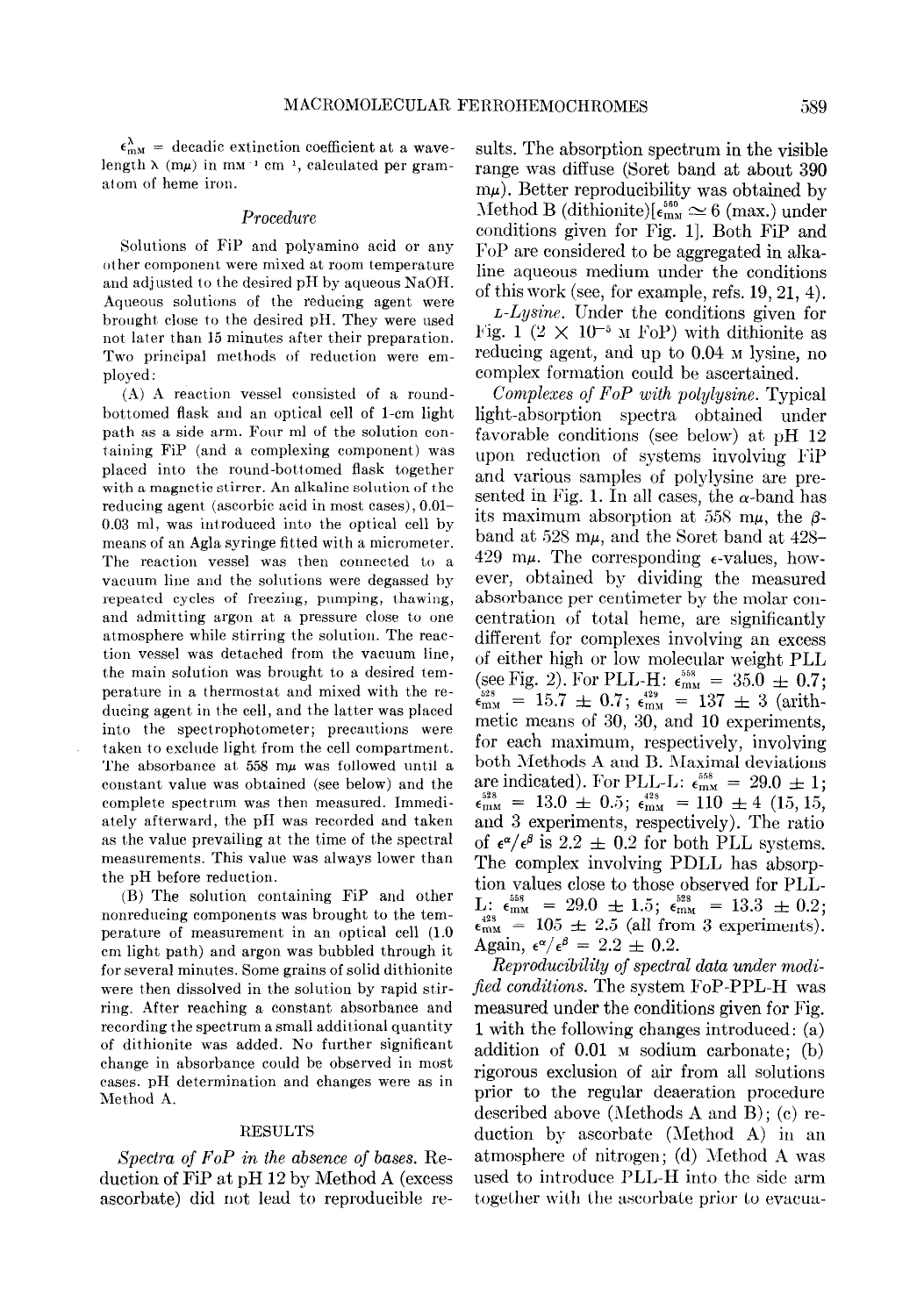

FIG. 1. Light-absorption spectra in water of reduced iron-protoporphyrin-polylysine complexes. Temp.,  $27 \pm 1^{\circ}$ ; pH 12.0-12.1; anaerobic conditions.  $\bullet$  FoP 2.0  $\times$  10<sup>-5</sup> M; PLL-H 8.5  $\times$  10<sup>-4</sup> M; reducing agent: dithionite.  $\triangle$  FoP 1.4  $\times$  10<sup>-5</sup> M; PLL-H 8.5  $\times$  10<sup>-4</sup> M; reducing agent: ascorbate.  $\bigcirc$  FoP 2.0  $\times$  10<sup>-5</sup> M; PLL-L 2.4  $\times$  10<sup>-3</sup> M; reducing agent: dithionite.  $\times$  FoP 2.0  $\times$  10<sup>-5</sup> M; PDLL 8.8  $\times$  10<sup>-4</sup> M; reducing agent: dithionite. All reducing agents were in large excess of FOP.

tion and filling with argon; (e) the ascorbate was added to FiP in the flask, and PLL-H was placed in the optical cell; (f) FiP was reduced by dithionite at pH 12, and after 15 minutes a solution of PLL-H at pH 12 was added.

In all cases except  $(c)$ , the  $\epsilon$ -values obtained for the  $\alpha$ - and  $\beta$ -bands were identical with those of Fig. 1, within the limits of error. Lower values obtained in case (c) may have been due to impurities (residual oxygen) in the nitrogen used. Apparently, the order of addition of complex components or reducing agent had no influence on the final values of absorption maxima of both  $\alpha$ - and  $\beta$ -bands.

Dependence of FOP-PLL complex formation on time and temperature. Under the conditions given for Fig. 1, reduction by dithionite (estimated  $10^{-3}$  M) led to constant  $\epsilon$ values within several minutes of its addition. No further change could be observed up to 96 hours. Upon reduction under similar conditions but at  $3^{\circ}$ ,  $\epsilon_{\text{mm}}^{558}$  was 33.6 after 10 minutes (PLL-H).

Again under the conditions given for Fig. 1, upon reduction by excess ascorbate (minimum concentration required was  $4 \times 10^{-4}$  M) about 40 minutes elapsed before attainment of the final value of  $\epsilon^{558}$ . Both  $\epsilon^{558}$  and  $\epsilon^{528}$ then remained constant up to 20 hours at least. Intermediate and final spectra had isosbestic points at about 590, 490, and 400  $m\mu$ , respectively.

When the reduction by ascorbate was carried out at temperatures between 20 and 40", the same final e-values were obtained in each case. Below 20", however, lower final values resulted and the time required to reach a constant value was longer. For example, at 3°,  $\epsilon_{\text{mm}}^{300}$  = 26.2 and  $\epsilon_{\text{mm}}^{220}$  = 13.3 were maximum values reached after about 100 minutes under the conditions given for Fig. 1, in the presence of PLL-H. If brought to 27 $\degree$  from low temperatures, the  $\epsilon$ -values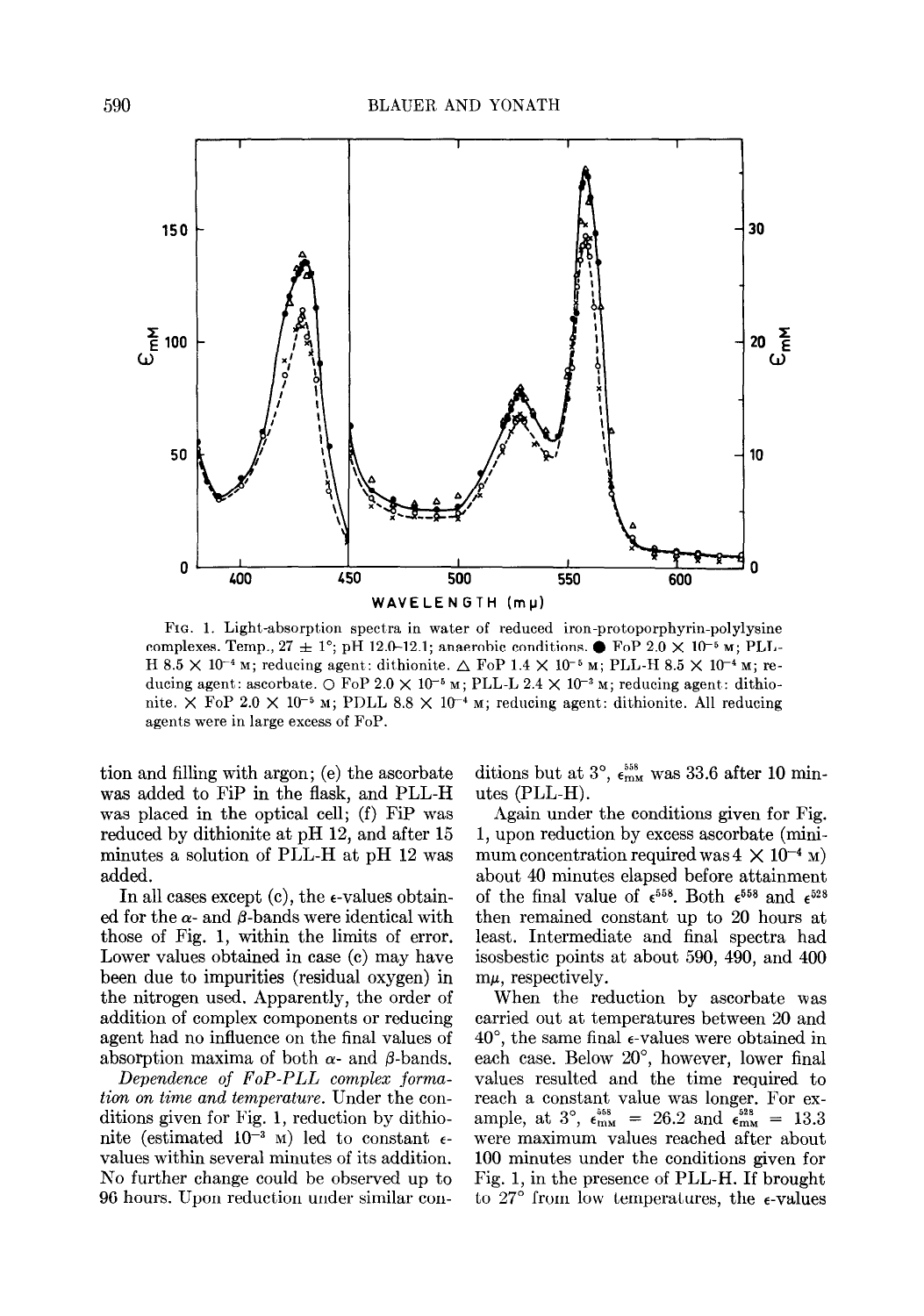

Fig. 2. Spectrophotometric titration of FoP with PLL. Total FoP  $2.0 \times 10^{-5}$  M; pH 12.1  $f \pm 0.1$ ; temp. 27  $\pm 0.5^{\circ}$ ; reducing agent; dithionite (Method B). O PLL-H;  $\bullet$  PLL-L.

corresponding to the higher temperatures were obtained within several minutes. On subsequent cooling back to a lower temperature (e.g.,  $7^{\circ}$ ), however, the  $\epsilon$ -values remained practically unchanged. Thus, some kind of inhibition of the reduction by ascorbate seems to occur when the reduced complex is prepared at lower temperatures.

*Effect of added salt.* Reduction of the system FiP-PLL (either PLL-H or PLL-L) by dithionite under the conditions given for Fig. 1 and in the presence of 1 M NaCl resulted in the same band positions and corresponding  $\epsilon$ -values as were obtained in the absence of added salt.

Complex formation at varying concentrations of PLL. Results are summarized in Fig. 2. For the saturated complex, an average mole ratio of lysine residues: bound heme of about 12:1 is estimated for both PLL-L and PLL-H, which is very similar to that obtained from the analogous titration of the trivalent iron complex F'iP-PLL (7). With increasing concentrations of PLL, higher equivalent concentrations of NaBr will be present owing to neutralization of the PLL-HBr. These are not considered to influence the results (see Effect of Salt). For spectra measured at different concentrations of PLL-H, isosbestic points were obtained near 570, 500, 450, and 405  $m\mu$ , respectively.

 $pH$  dependence. Each point in Fig. 3 was obtained in a separate reduction experiment. A maximum value of  $\epsilon^{558}$  is found at pH 12.1. Reproducibility at various pH values as well as agreement between both methods of reduction were fair. However, the final absorption values were found to depend considerably on the mode of preparation of the complex. When the trivalent complex was prepared and reduced at  $pH \leq 10$  and then brought to pH 12 by concentrated NaOH, the maximum absorption values were considerably lower than those obtained at pH 12 by starting from about pH  $12.5-11.5$ , if all other conditions are kept constant. The data of Fig. 3 refer to the regular conditions where the pH was higher before than after reduction (see Procedure).

Dilution of complex. Experiments were conducted at an initial FoP concentration of  $2.0 \times 10^{-5}$  M, at pH 12.1, 27  $\pm$  0.5°, and using dithionite (Method B). Up to fourfold dilution of the reduced complex with aqueous SaOH of pH 12 at excess of either PLL-H or FoP (see Fig. 2) did not result in any significant change in  $\epsilon^{558}$ . Thus Beer's Law is obeyed and the complex does not appear to dissociate under these conditions. Dilution of either complex component while keeping the other constant resulted in values of  $e^{558}$  which corresponded to those expected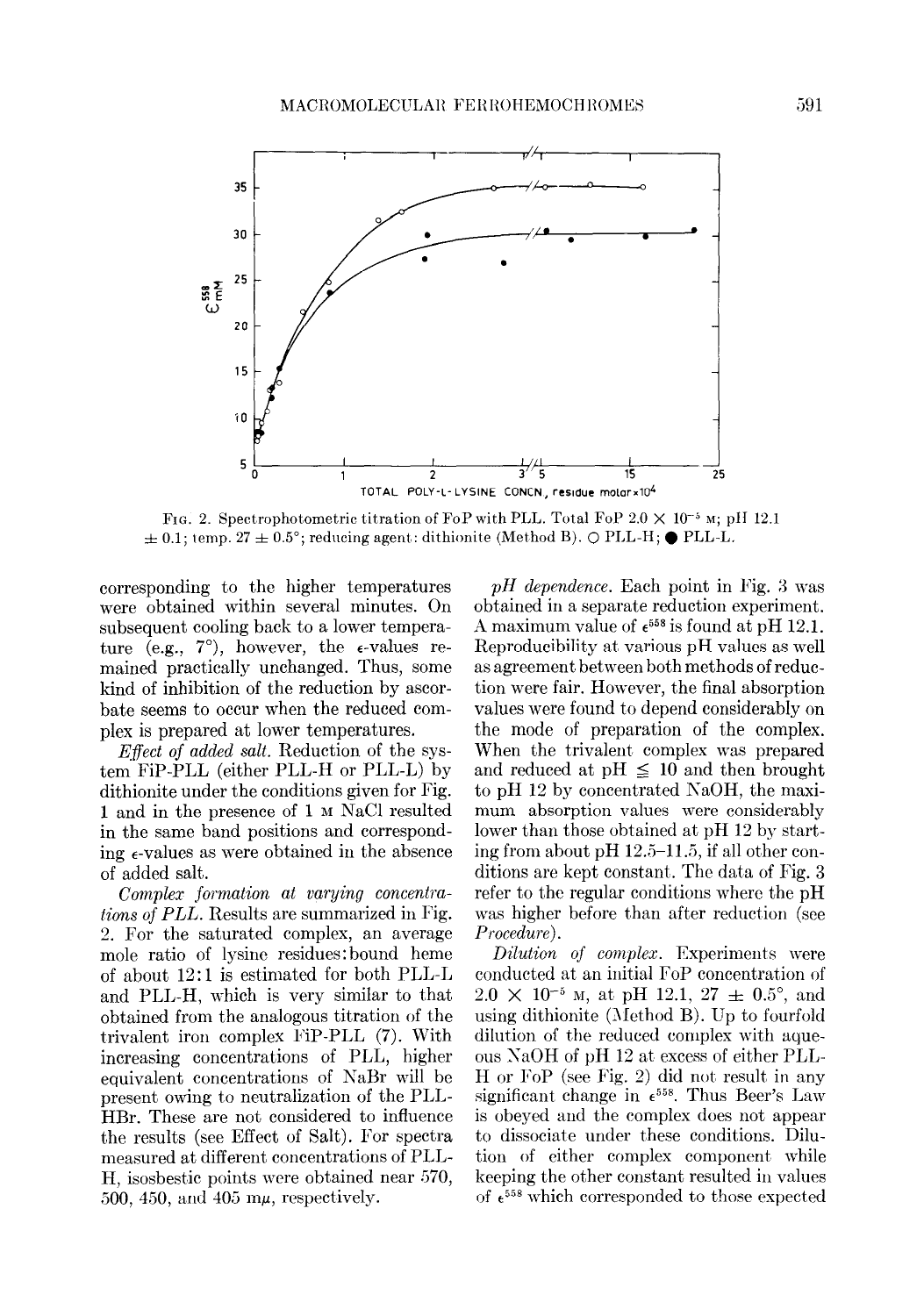

FIG. 3. pH dependence of  $e^{558}$ . FoP  $2 \times 10^{-5}$  M; PLL-H (8-10)  $\times 10^{-4}$  M; temp. 27  $\pm 1^{\circ}$ .  $\circ$  Reduction by  $(4-5) \times 10^{-4}$  m ascorbate (Method A). **C** Reduction by excess dithionite (estimated of the order  $10^{-3}$  M) (Method B).

for a particular mole ratio of FOP :PLL-H according to Fig. 2, provided  $\epsilon^{558}$  were unaffected by dilution. Thus, reversibility of the system is indicated under these conditions, since similar  $\epsilon$ -values could be obtained directly by mixing more dilute solutions.

All solutions used for dilution were deaerated by argon prior to their use.

Autoxidation of the reduced complex. When a limited amount of air was admitted to a complex involving  $1 \times 10^{-3}$  M PLL-H and which was reduced by ascorbate (Method  $A$ ) at optimum conditions (Fig. 1),  $\epsilon^{558}$  decreased at first but increased again with time provided an excess of ascorbate was present. Cycles of increase and decrease of absorption at 558 m $\mu$  could be repeated until  $\epsilon_{\text{mm}}^{558}$ remained below 10. The final spectra obtained were different from those measured for the trivalent iron system FiP-PLL-H under analogous conditions. This indicates irreversible reactions which may take place upon reoxidation of the complex.

Attempts to measure the oxidation-reduction potential of the complex were unsuccessful so far. The system was sluggish even in the presence of a mediator and results were not reproducible.

n-Butylamine.  $2 \times 10^{-5}$  M FiP in 0.01 N NaOH and at 27° was reduced with dithionite (Method B) in the presence of  $1.0 \text{ m}$ 

aqueous n-butylamine. Spectra were similar to those obtained with low molecular weight PLL-L, though there was a shift of about 4  $m\mu$  to shorter wavelengths in all maxima  $(\epsilon_{\text{mm}}^{554} = 30.5; \epsilon_{\text{mm}}^{524} = 13.4; \epsilon_{\text{mm}}^{424} = 105)$ . In the presence of  $\overline{0.01}$ M *n*-butylamine:  $\epsilon_{\text{mm}}^{662}$  =  $26.3$ ;  $\epsilon_{\text{mm}}^{531}$  = 13.2 (for the effect of *n*-propylamine, see ref. 3, p. 74).

## DISCUSSION

Complex ligands. In summarizing the effects of the various variables investigated on complex formation between the prosthetic group iron-protoporphyrin IX and polylysine, the conditions given for Fig. 1 are considered optimal at the FoP concentration given. According to the spectral type obtained, this complex may clearly be classified as a ferrohemochrome (l-5). (For recent and short reviews on theoretical aspects of these spectra see, for example, refs. 4, 17). Per analogiam to other complexes of a similar spectral type it may be assumed that two c-amino groups of the polylysine side chains provide the ligands on coordination positions 5 and 6 of the porphyrin iron (l-5, 18). This octahedral complex may be expected to be diamagnetic (3, 8).

Steric requirements for complex formation and stability. There is practically no spectral difference between ferrohemochromes of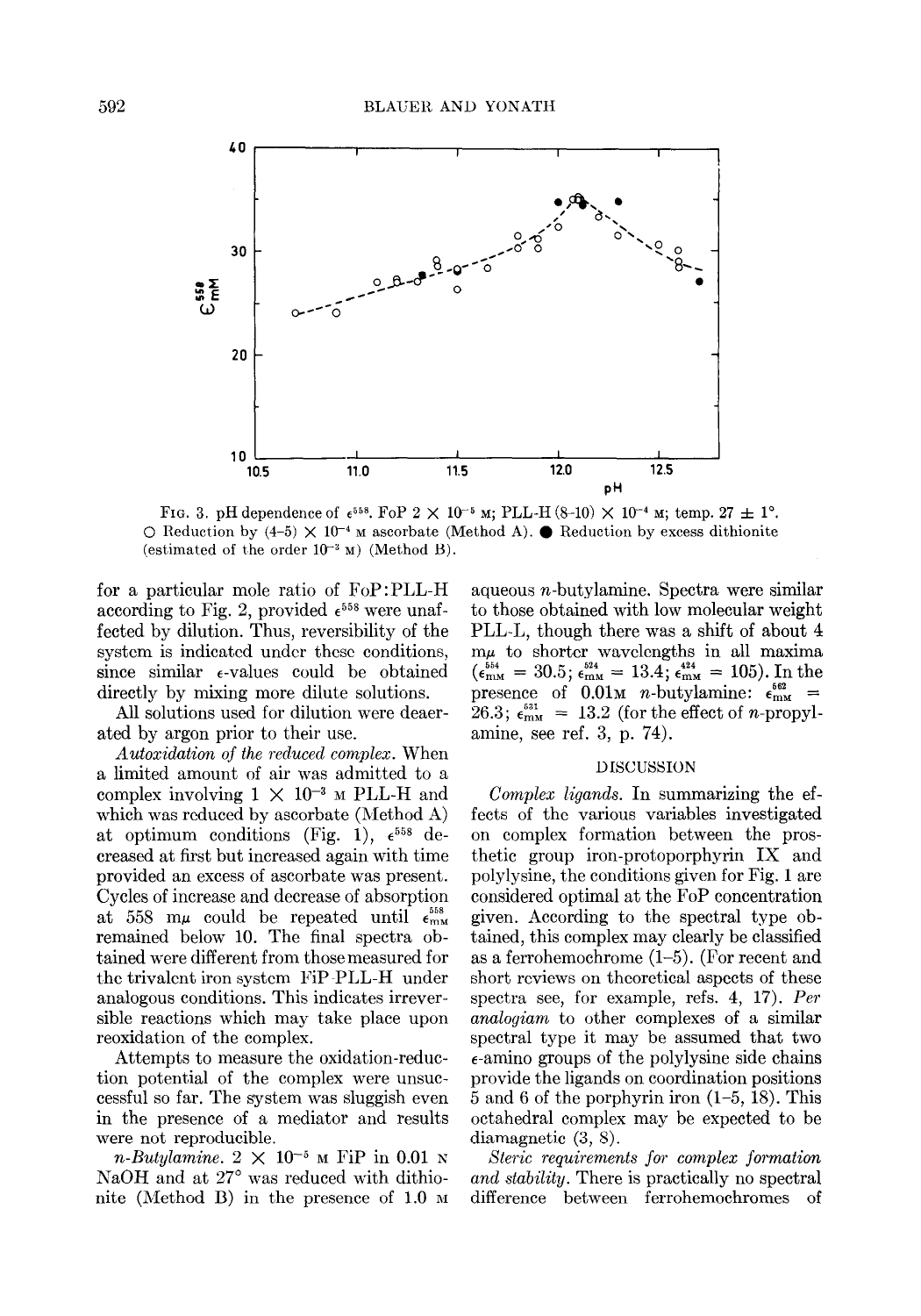PDLL and low molecular weight PLL formed under similar conditions (Fig. 1). In contrast, two different complexes ("red" with PLL and "green" with PDLL of  $\overline{DP}$  = 190, respectively) were found at pH 11 in the case of trivalent iron-protoporphyrin (6, 7), where an ordered structure of the polyamino acid was considered necessary for formation of the "red" complex  $(6, 7)$ . [It may be assumed for steric reasons, that PDLL has a random-coil structure at pH 12 while PLL is helical above about pH 10 and "randomly coiled" at lower pH (see refs. 6, 7 and refs. cited therein). In the present ferrohemochromes the absence of a spectral difference could be explained by greater stability in the pH range considered of the ferrohemochrome as compared with the ferri-complexes (see refs. 19, 11; 1, p. 182), so that the ferrohemochrome is formed with PDLL even under less favorable steric conditions. Also, the formation of a "green" complex seems to depend on the hydroxyl ion coordinated to the trivalent protoheme iron  $(20; 21, 6r)$ pvridine as ligand) which is absent in the divalent iron complex in the pH range considered (see, for example, refs.  $21; 4$ , p.  $48$ ).

A full discussion of the mode of binding and of the factors affecting stability of "red" hemochromes involving trivalent iron has been presented previously (7, 8) and could be applied in the present case, at least for complexes involving helical PLL: In this case it has been postulated that the two  $\epsilon$ amino groups coordinating to the heme iron originate from two helices (8) and that cooperative binding such as hydrogen bonding and/or certain entropy terms contribute to the overall stability of the complex  $(7)$ . Previously, hemochrome formation with lysine residues in polylysine has been reported to be more effective than with lysine monomer (11, 18). Also, ferrohemochrome formation of FoP with some alkali-denatured proteins was found to occur more readily than with basic amino acids (22; see also ref. 23 and refs. cited). A better comparison between the macromolecule and its monomer with regard to hemochrome formation is offered by the use of primary amines of low molecular weight. As the present data show,  $0.01$  M n-butylamine forms some hemochrome with FoP, but under similar conditions,  $0.04 \text{ m}$  L-

lysine does not. This difference may be due to electrostatic repulsion between the carboxylates of FOP and of L-lysine (7). It remains to be shown to what extent ferrohemochromes formed with macromolecules are more stable than those with the corresponding monomeric bases.

 $pH$  dependence. The pH optimum (Fig. 3) of formation of the ferrous complex is about 1 pH unit higher than that of the ferric complex as measured for  $7 \times 10^{-5}$  M FiP (7). This difference may be due to more effective competition between hydroxyl ion and a nitrogenous ligand in the ferric complex. The decrease in the absorption maximum of the ferrous complex in the range pH  $10-12$  is more difficult to explain. The increasing charge on the  $\epsilon$ -amino groups of polylysine [intrinsic  $pK_a = 10.4$  at room temperature  $(24)$ ] may interfere with complex formation at  $pH < 10$  (electrostatic dissociation of complex; ligand inactivation by protonation).

*Effect of salt.* The ferrohemochrome differs from the trivalent iron system by the absence of a spectral effect at high concentrations of salt. As above, both increased complex stability, and absence of coordinated  $OH^-$  in the ferrous system may account for this result.

Effect of molecular weight. It appears from Fig. 1 (also Fig. 2) that the light absorption in all bands is significantly higher for the higher molecular weight polyamino acid. The ratio  $r$  of the integrated absorption bands (apparent oscillator strengths) of PLL-H ( $\epsilon_1$ -values) and PLL-L ( $\epsilon_2$ ), respectively,

$$
r = \frac{\int \epsilon_1 d(1/\lambda)}{\int \epsilon_2 d(1/\lambda)}
$$

is found to be 1.075 for the combined  $\alpha$ -and  $\beta$ -bands and 1.19 for the Soret band. In the presence of excess PLL-L it is unlikely that this effect results from a significant fraction of unbound heme (Fig. 2). This may therefore be considered to constitute a hyperchromic effect due to optical interactions of FOP molecules arrayed between helical molecules of PLL-H as in the case of the analo-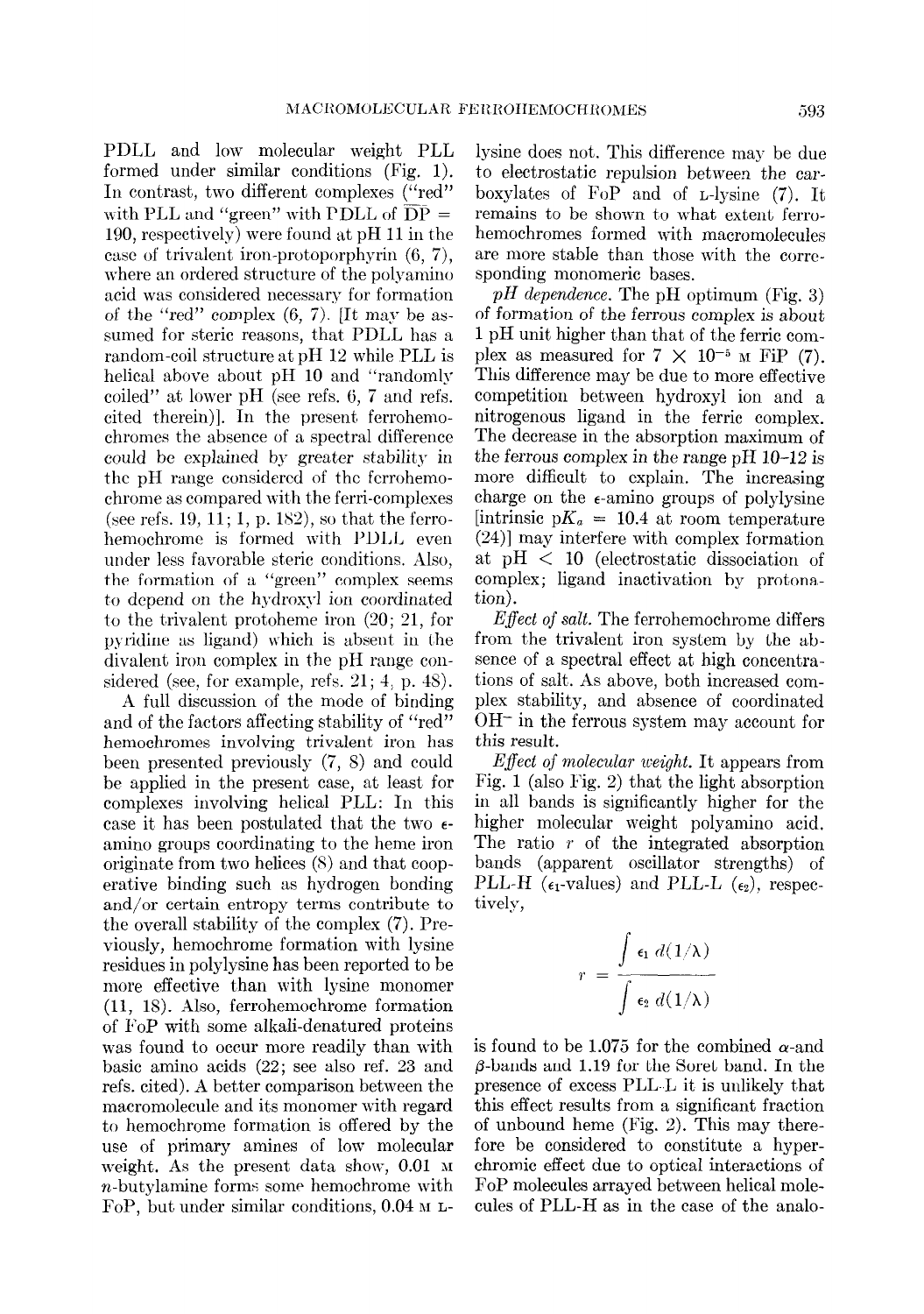| Substance                                 | Conditions <sup><math>b</math></sup> | Soret-band max. |                     |           | $\beta$ -band max. |                        |           | $\alpha$ -band max. |                 |          |
|-------------------------------------------|--------------------------------------|-----------------|---------------------|-----------|--------------------|------------------------|-----------|---------------------|-----------------|----------|
|                                           |                                      | $\lambda(m\mu)$ | $\epsilon_{\rm mM}$ | Ref.      | $\lambda(m\mu)$    | $\epsilon_{\rm mM}^{}$ | Ref.      | $\lambda(m\mu)$     | $\epsilon_{mM}$ | Ref.     |
| $Cytochrome$ $cc$<br>(horse heart)        | pH 6.8                               | 416             | 129.1               | 25        | 520.5              | 15.9                   | 25        | 550.2               | 27.7            | 25       |
| Cytochrome $b_2^d$<br>(baker's)<br>yeast) | neutral pH                           | 423             | 232                 | 3(p. 509) | 528                | 18.6                   | 3(p. 509) | 556.5               | 38.8            | 3(p.509) |
| Denatured hu-<br>man globin-<br>$F_0P$    | pH > 12                              |                 |                     |           | 528                | 14.8                   | 26        | 558                 | 29.1            | 26       |
| Pyridine-FoP                              | 20 vol. $\%$<br>pyridine<br>+ alkali | 418.8           | 157                 | 27        | $526.5$ 17.0       |                        | 27        | 558                 | 30.6            | 27       |
| PLL-H-FoP                                 | See Fig. 1                           | 429             | 137                 |           | 528                | 15.7                   |           | 558                 | 35.0            |          |
| PLL-L-FoP                                 | See Fig. 1                           | 428             | 110                 |           | 528                | 13.0                   |           | 558                 | 29.0            |          |
| Polv-L-histi-<br>$dine-FoP$               | pH 10                                | 425             | 115                 | 9         | 529                | 12                     | 9         | 560                 | 19              | 9        |

TABLE I SELECTED  $\lambda_{\text{max}}$  and  $\epsilon_{\text{max}}^{\lambda}$  Values<sup>4</sup> of Some Natural and Synthetic Ferrohemochromes of FoP in AQUEOUS MEDIUM

<sup>a</sup> Units  $[(mM Fe)^{-1} (cm)^{-1}]$  assumed where these not stated explicitly in original reference.

b For further details, see references.

c At least part of the shift to shorter wavelengths is due to saturation of vinyl groups of the heme by thioether linkages (26, 1, 28).

<sup>d</sup> Contribution of flavin to the absorption considered to be small  $(3, p. 509)$ .

gous ferric complexes (7). Since PDLL (1: 1 copolymer) (Fig. 1) probably has a random conformation for steric reasons, the absence of the above effects would not be surprising.

Reduction. A large excess of reducing agent is always required for the present system. This may be due, at least in part, to the rapid oxidation of the reducing agent by residual oxygen in solution. It is assumed that no changes other than reduction of the iron are taking place on the prosthetic group during the course of reduction. This is in accordance with the fact that two different reducing agents lead to the same spectrum of the reduced complex.

Comparison with other ferrohemochromes. A comparison of the selected spectral data of Table I confirms both the hemochrome nature and the strong binding properties of the synthetic macromolecular models. No definite conclusions with regard to the nature of the binding groups in the various proteins can be drawn from the models because of the similarity of spectra obtained with different ligands and because of the different possible states of protonation of a given ligand in the proteins as compared with the synthetic complexes under the conditions measured.

## **REFERENCES**

- 1. LEMBERG, R., AND LEGGE, J. W., "Hematin Compounds and Bile Pigments," Chapter V, p. 159. Wiley, (Interscience), New York (1949).
- 2. PAULING, L., "The Nature of the Chemical Bond," 3rd edition, p. 165. Cornell Univ. Press, Ithaca, New York (1960).
- 3. FALK,  $J. E., L$ EMBERG,  $R.,$ AND MORTON,  $R. K.,$ (eds.1, "Haematin Enzymes," pp. 1-172. Pergamon P<sup>I</sup>ess, Oxford (1961).
- 4. FALK, J. E., "Porphyrins and Metalloporphyrins." Elsevier, Amsterdam (1964).
- 5. MARTELL, A. E., AND CALVIN, M., "Die Chemie der Metallchelatverbindungen." p. 335. Verlag Chemie, Weinheim (1958).
- 6. BLAUER, G., Nature 189, 396 (1961).
- 7. BLAUER, G., Biochim. Biophys. Acta 79, 547 (1964).
- 8. BLAUER, G., AND EHRENBERG, A., Acta Chem. Scand. 17, 8 (1963).
- 9. TOHJO, M., AND SHIBATA, A., Arch. Biochem. Biophys. 103, 401 (1963).